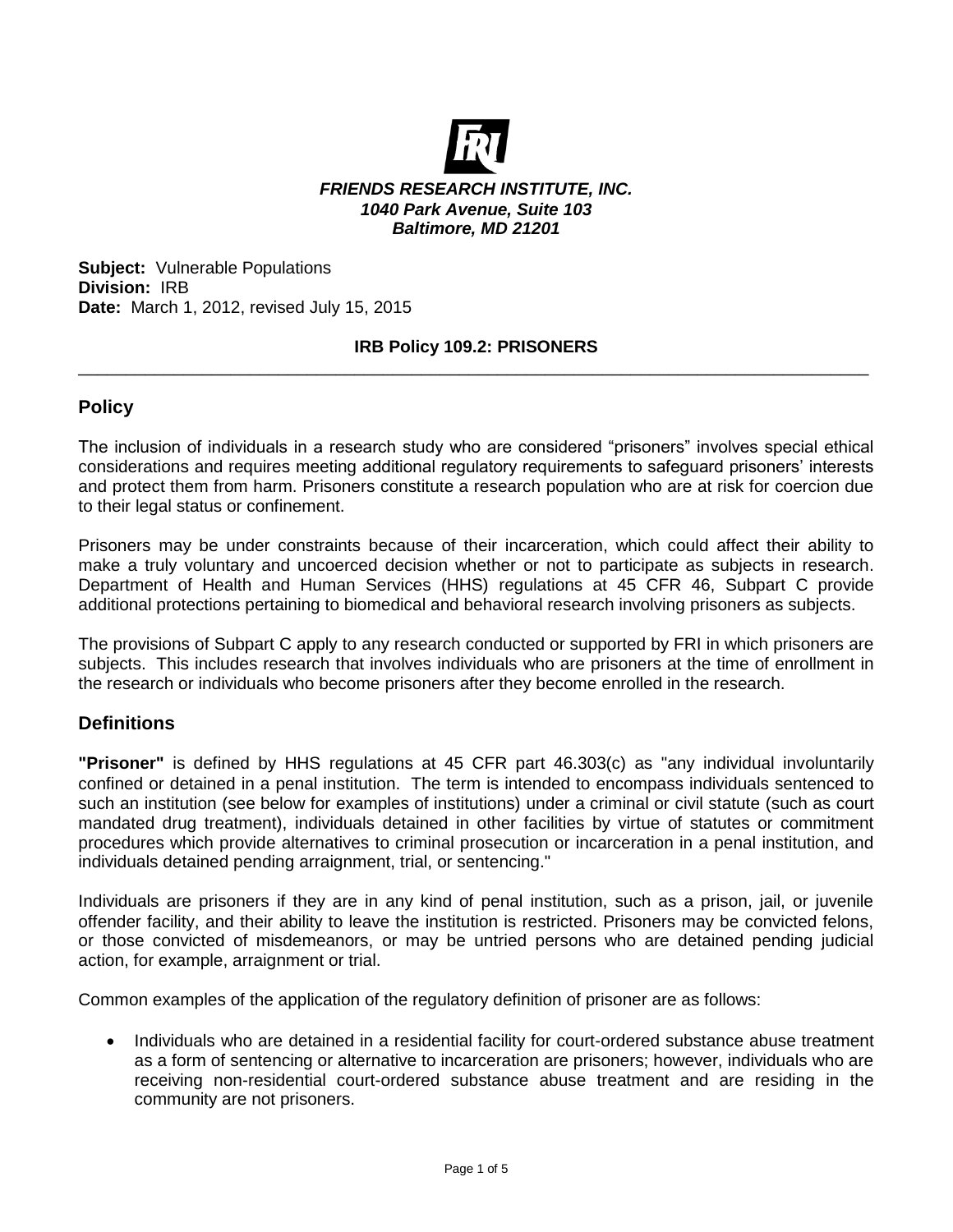- Individuals with psychiatric illnesses who have been committed involuntarily to a psychiatric institution as an alternative to a criminal prosecution or incarceration are prisoners; however, individuals who have been voluntarily admitted to an institution for treatment of a psychiatric illness, or who have been civilly committed to nonpenal institutions for treatment because their illness makes them a danger to themselves or others, are not prisoners.
- Parolees who are detained in a treatment center as a condition of parole are prisoners; however, persons living in the community and sentenced to community-supervised monitoring, including parolees, are not prisoners.
- Probationers and individuals wearing monitoring devices are generally not considered to be prisoners; however, situations of this kind frequently require an analysis of the particular circumstances of the planned subject population. Institutions may consult with OHRP when questions arise about research involving these populations.

**Minimal Risk for Prisoners** is the probability and magnitude of physical or psychological harm that is normally encountered in the daily lives, or in the routine medical, dental, or psychological examination of healthy persons.

**Secretary** means the Secretary of Health and Human Services and any other officer or employee of the Department of Health and Human Services to whom authority has been delegated.

# **Special Composition of IRB**

When the IRB reviews a protocol involving prisoners as subjects, the composition of the IRB will satisfy the following requirements of HHS regulations at 45 CFR 46.304(a) and (b):

- A majority of the IRB (exclusive of prisoner members) will have no association with the prison(s) involved, apart from their membership on the IRB.
- At least one member of the IRB will be a prisoner, or a prisoner representative with appropriate background and experience to serve in that capacity, except that where a particular research project is reviewed by more than one IRB, only one IRB need satisfy this requirement.

FRI's IRB has at least one prisoner representative who has a close working knowledge, understanding, and appreciation of prison conditions from the perspective of the prisoner. The prisoner representative will be present at every IRB meeting in which a protocol involving prisoners as subjects is reviewed, for all types of review of the protocol (including initial review, continuing review, review of protocol amendments, and review of reports of unanticipated problems involving risks to subjects). The curriculum vitae of the prisoner representative, serving on the IRB is on file in the IRB office.

# **Permitted Research Involving Prisoners**

In order to approve research involving prisoners, the IRB must determine that the proposed research falls into one of the permissible categories of research.

The categories of permissible research involving prisoners under 45 CFR 46.306(a)(2) are the following:

1. Study of the possible causes, effects, and processes of incarceration, and of criminal behavior, provided that the study presents no more than minimal risk and no more than inconvenience to the subjects;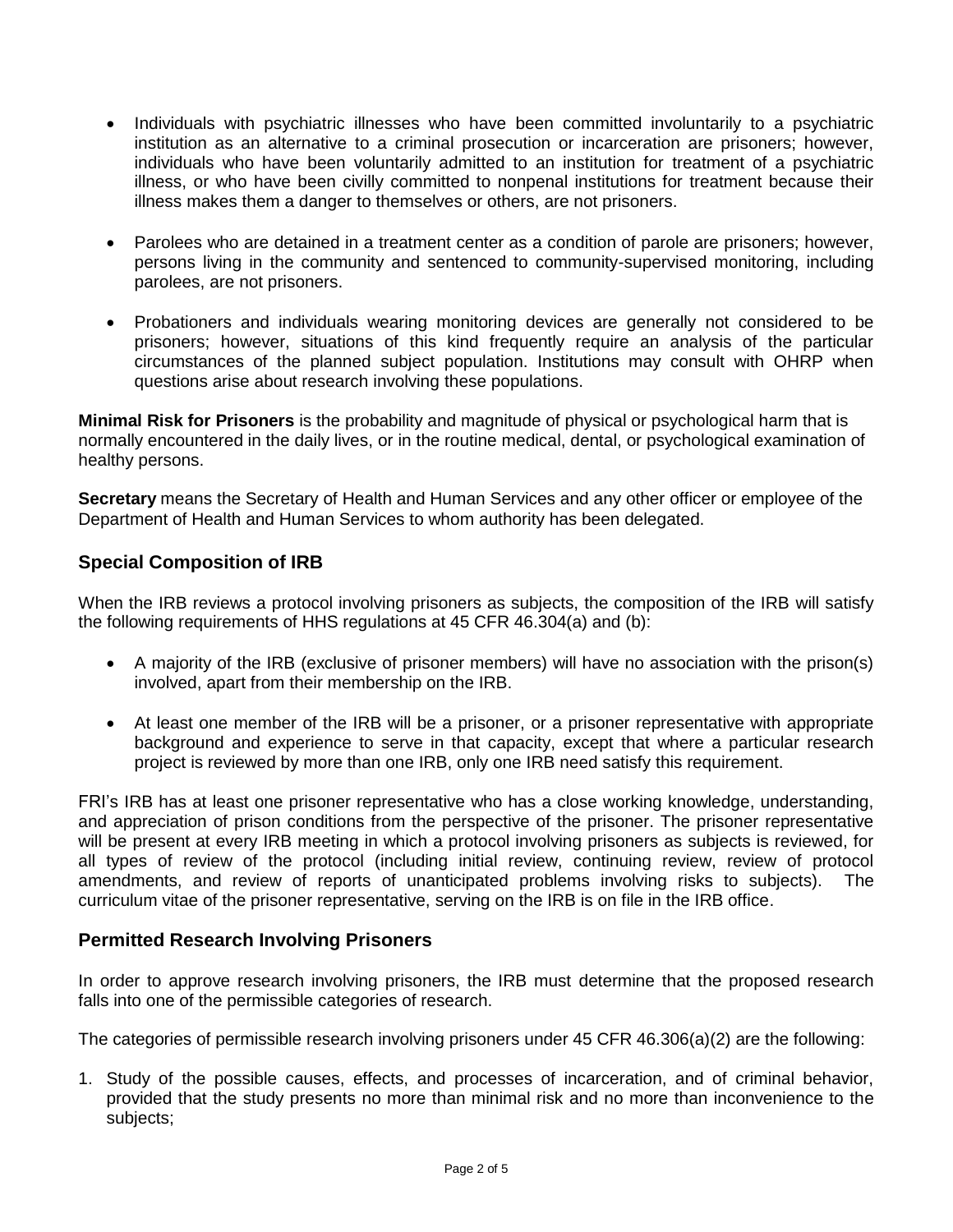- 2. Study of prisons as institutional structures or of prisoners as incarcerated persons, provided that the study presents no more than minimal risk and no more than inconvenience to the subjects;
- 3. Research on conditions particularly affecting prisoners as a class (for example, vaccine trials and other research on hepatitis which is much more prevalent in prisons than elsewhere; and research on social and psychological problems such as alcoholism, drug addiction, and sexual assaults) provided that the study may proceed only after the Secretary (through OHRP) has consulted with appropriate experts including experts in penology, medicine, and ethics, and published notice, in the Federal Register, of his intent to approve such research; or
- 4. Research on practices, both innovative and accepted, which have the intent and reasonable probability of improving the health or well-being of the subject. In cases in which those studies require the assignment of prisoners in a manner consistent with protocols approved by the IRB to control groups which may not benefit from the research, the study may proceed only after the Secretary (through OHRP) has consulted with appropriate experts including experts in penology, medicine, and ethics, and published notice in the Federal Register, of his intent to approve such research.

## **IRB Review of Research Involving Prisoners**

## **Research involving prisoners may not be exempt**

#### **Initial Review**

At FRI, initial review of research involving prisoners will only be performed at convened IRB meetings.

When the IRB is reviewing a protocol in which a prisoner is a subject, the IRB will make, in addition to other requirements under 45 CFR 46, Subpart A, seven additional findings under 45 CFR 46.305(a), as follows:

- 1. The research under review represents one of the categories of research permissible under 45 CFR 46.306(a)(2);
- 2. Any possible advantages accruing to the prisoner through his or her participation in the research, when compared to the general living conditions, medical care, quality of food, amenities and opportunity for earnings in the prison, are not of such a magnitude that his or her ability to weigh the risks of the research against the value of such advantages in the limited choice environment of the prison is impaired;
- 3. The risks involved in the research are commensurate with risks that would be accepted by nonprisoner volunteers;
- 4. Procedures for the selection of subjects within the prison are fair to all prisoners and immune from arbitrary intervention by prison authorities or prisoners. Unless the principal investigator provides to the IRB justification in writing for following some other procedures, control subjects must be selected randomly from the group of available prisoners who meet the characteristics needed for that particular research project;
- 5. The information is presented in language which is understandable to the subject population;
- 6. Adequate assurance exists that parole boards will not take into account a prisoner's participation in the research in making decisions regarding parole, and each prisoner is clearly informed in advance that participation in the research will have no effect on his or her parole; and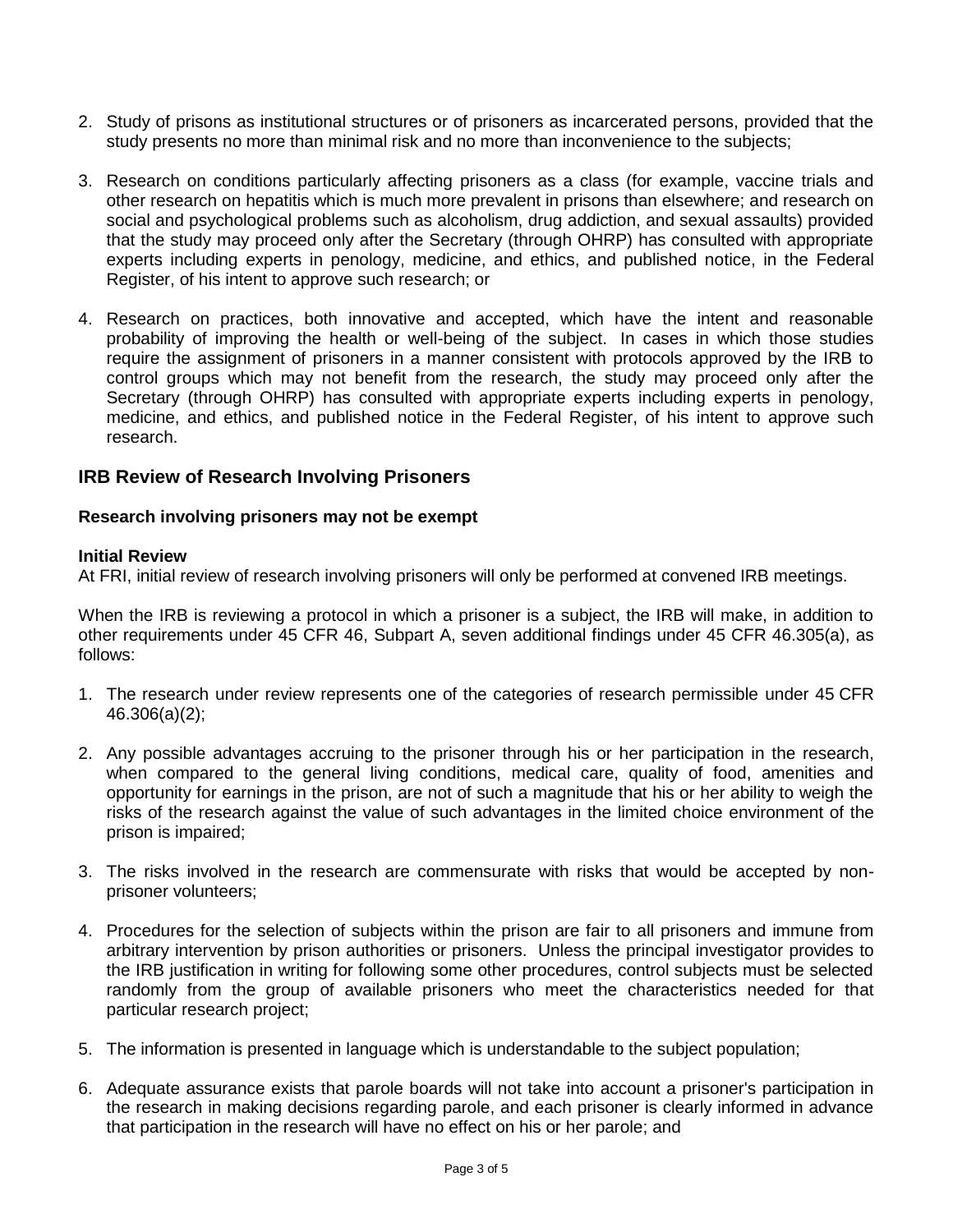7. Where the IRB finds there may be a need for follow-up examination or care of participants after the end of their participation, adequate provision has been made for such examination or care, taking into account the varying lengths of individual prisoners' sentences, and for informing participants of this fact.

These seven additional findings made by the IRB will be documented in the minutes of the IRB meeting in which the protocol was reviewed as a prison study.

## **Approval of Research Involving Prisoners Funded by the Department of Health and Human Services**

For HHS conducted or supported research involving prisoners two actions must occur:

- 1. FRI must certify to the Secretary (through OHRP) that the IRB has reviewed and approved the research under 45 CFR 46.305; and
- 2. The Secretary (through OHRP) must determine that the proposed research falls within the categories of research permissible under 45 CFR 46.306(a)(2).

After a protocol involving prisoners as subjects has been approved by the IRB, the IRB Administrator will send a certification letter that the IRB has made the seven additional findings required under 45 CFR 46.305(a), along with a copy of the research protocol, informed consent document, and Supplementary Application for Research Involving Prisoners to OHRP.

Research involving prisoners as subjects may not proceed until OHRP issues its approval in writing to FRI on behalf of the Secretary under 45 CFR 46.306(a)(2).

Once an approval letter is received from OHRP in the IRB office, a copy of the letter and a noncontingent approval letter from the IRB will be forwarded to the investigator. At this point, and this point only, may an investigator begin to recruit prisoners as subjects.

Research proposals that are not conducted or supported by HHS do not require a Secretarial consultation, nor do they require certification to OHRP. As a result, the investigator may begin to recruit prisoners immediately upon IRB final approval.

## **Continuing Review**

Continuing review of research involving prisoners may not be reviewed via an expedited review procedure unless the following conditions are met:

- 1. Where (i) the research is permanently closed to the enrollment of new subjects; (ii) all subjects have completed all research-related interventions; and (iii) the research remains active only for long-term follow-up of subjects; or
- 2. Where no subjects have enrolled and no additional risks have been identified; or
- 3. Where the remaining research activities are limited to data analysis.

If a protocol involving prisoners is designated for continuing expedited review, the FRI IRB prisoner representative member will be involved in the review as appropriate.